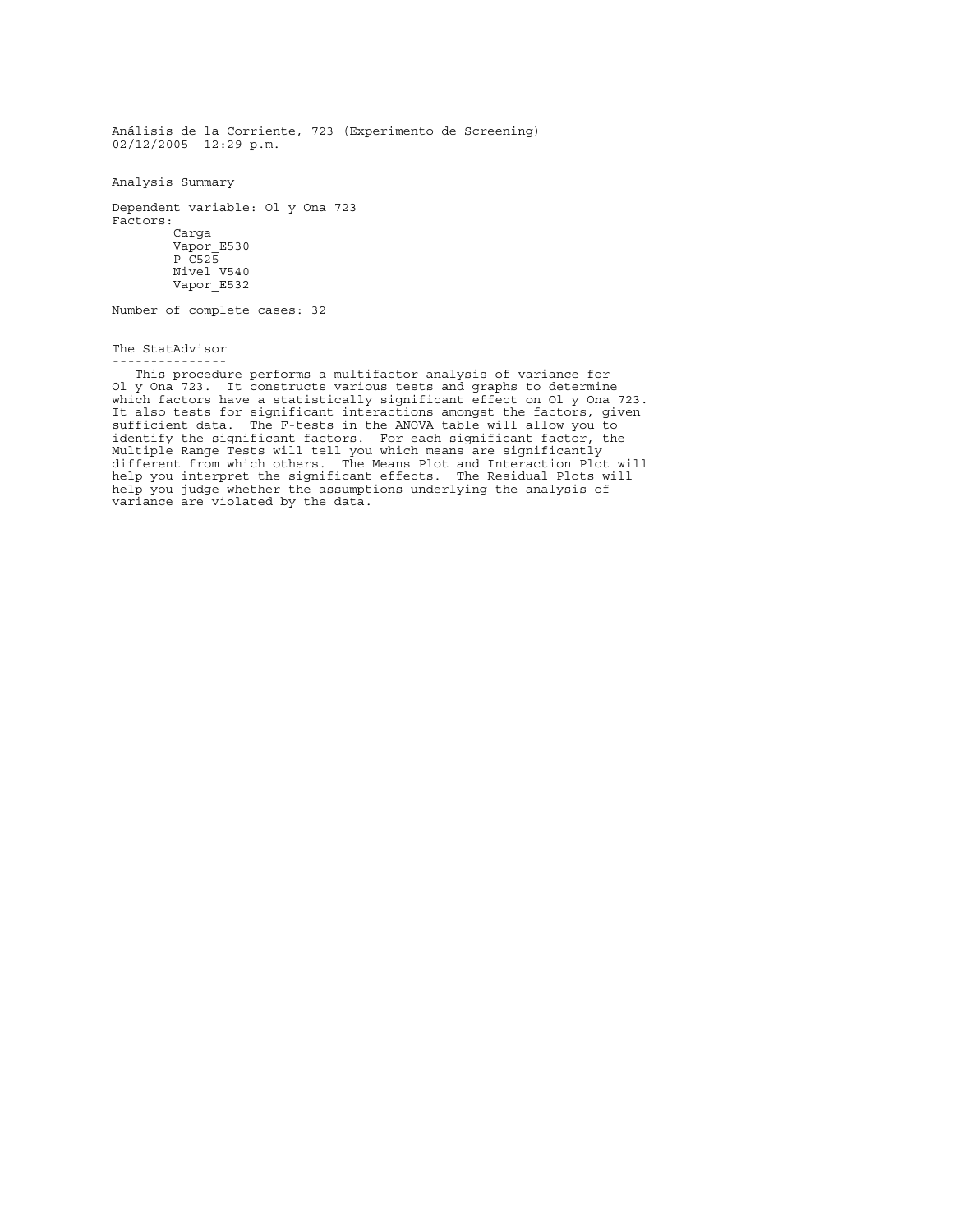Análisis de la Corriente, 723 (Experimento de Screening) 02/12/2005 12:29 p.m.

| Source              | Sum of Squares |         | Df           | Mean Square | F-Ratio | P-Value |
|---------------------|----------------|---------|--------------|-------------|---------|---------|
| MAIN EFFECTS        |                |         |              |             |         |         |
| A:Carga             |                | 3182,42 | 1            | 3182,42     | 287,30  | 0,0000  |
| B:Vapor E530        |                | 1773,99 | 1            | 1773,99     | 160,15  | 0,0000  |
| C: P C525           |                | 2953,35 | $\mathbf{1}$ | 2953,35     | 266,62  | 0,0000  |
| D:Nivel V540        |                | 2924,98 | 1            | 2924,98     | 264,06  | 0,0000  |
| E:Vapor E532        |                | 960,754 | $\mathbf{1}$ | 960,754     | 86,73   | 0,0000  |
| <b>INTERACTIONS</b> |                |         |              |             |         |         |
| AB                  |                | 42,4581 | 1            | 42,4581     | 3,83    | 0,0679  |
| AC                  |                | 3,47161 | 1            | 3,47161     | 0, 31   | 0,5834  |
| AD                  |                | 120,979 | $\mathbf{1}$ | 120,979     | 10,92   | 0,0045  |
| AЕ                  |                | 17,4345 | 1            | 17,4345     | 1,57    | 0,2277  |
| <b>BC</b>           |                | 146,034 | 1            | 146,034     | 13,18   | 0,0022  |
| <b>BD</b>           |                | 4,0328  | 1            | 4,0328      | 0,36    | 0,5547  |
| BE                  |                | 27,2322 | $\mathbf{1}$ | 27,2322     | 2,46    | 0,1365  |
| CD                  |                | 34,6112 | 1            | 34,6112     | 3,12    | 0,0962  |
| CE                  |                | 62,0498 | $\mathbf{1}$ | 62,0498     | 5,60    | 0,0309  |
| DE                  |                | 2,7848  | $\mathbf{1}$ | 2,7848      | 0, 25   | 0,6229  |
| <b>RESIDUAL</b>     |                | 177,233 | 16           | 11,077      |         |         |
| TOTAL (CORRECTED)   |                | 12433,8 | 31           |             |         |         |
|                     |                |         |              |             |         |         |

Analysis of Variance for Ol\_y\_Ona\_723 - Type III Sums of Squares

All F-ratios are based on the residual mean square error.

## The StatAdvisor ---------------

The ANOVA table decomposes the variability of Ol y Ona 723 into contributions due to various factors. Since Type III sums of squares (the default) have been chosen, the contribution of each factor is measured having removed the effects of all other factors. The P-values test the statistical significance of each of the factors. Since 8 P-values are less than 0,05, these factors have a statistically significant effect on Ol\_y\_Ona\_723 at the 95,0% confidence level.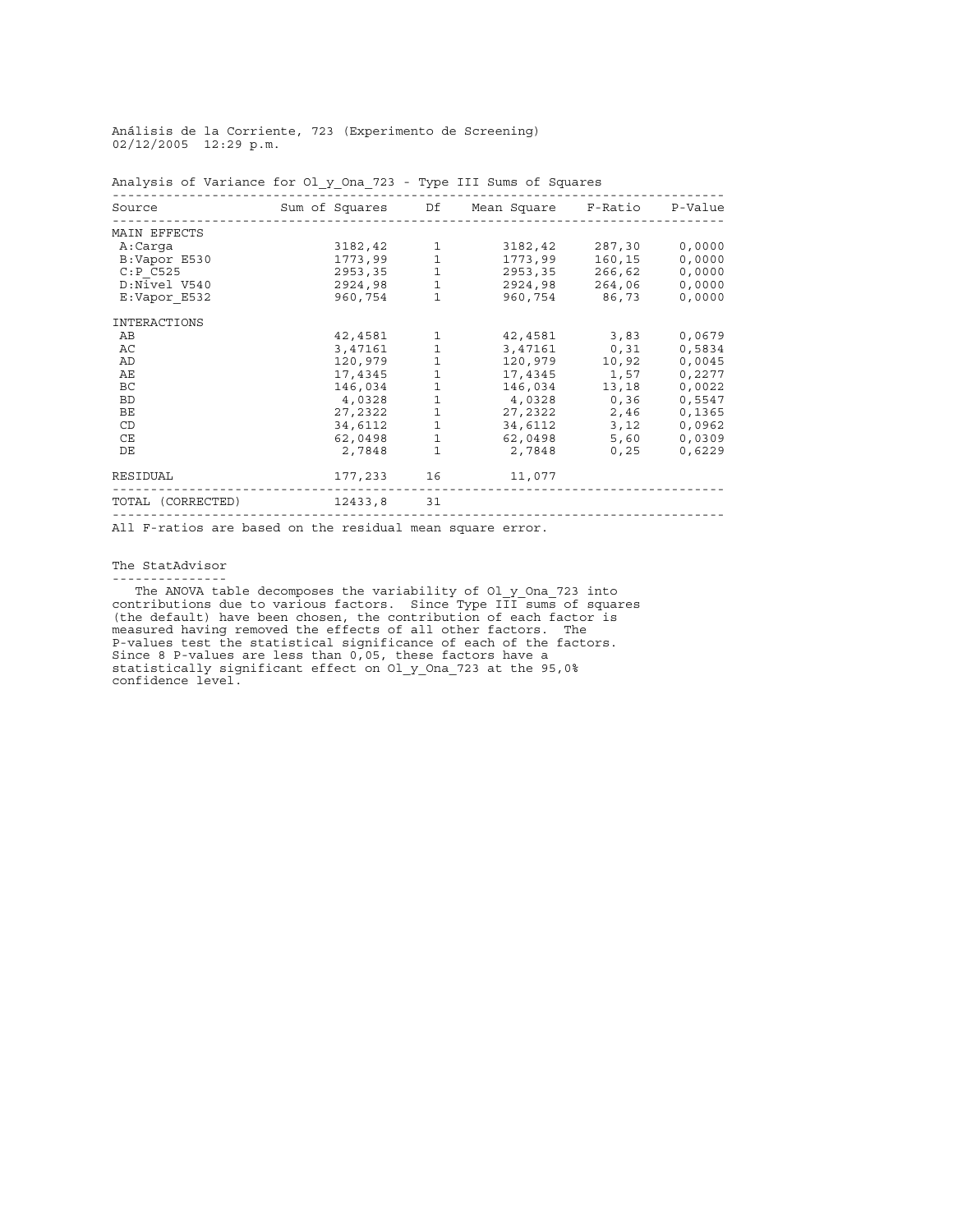Análisis de la Corriente, 723 (Experimento de Screening) 02/12/2005 12:29 p.m.